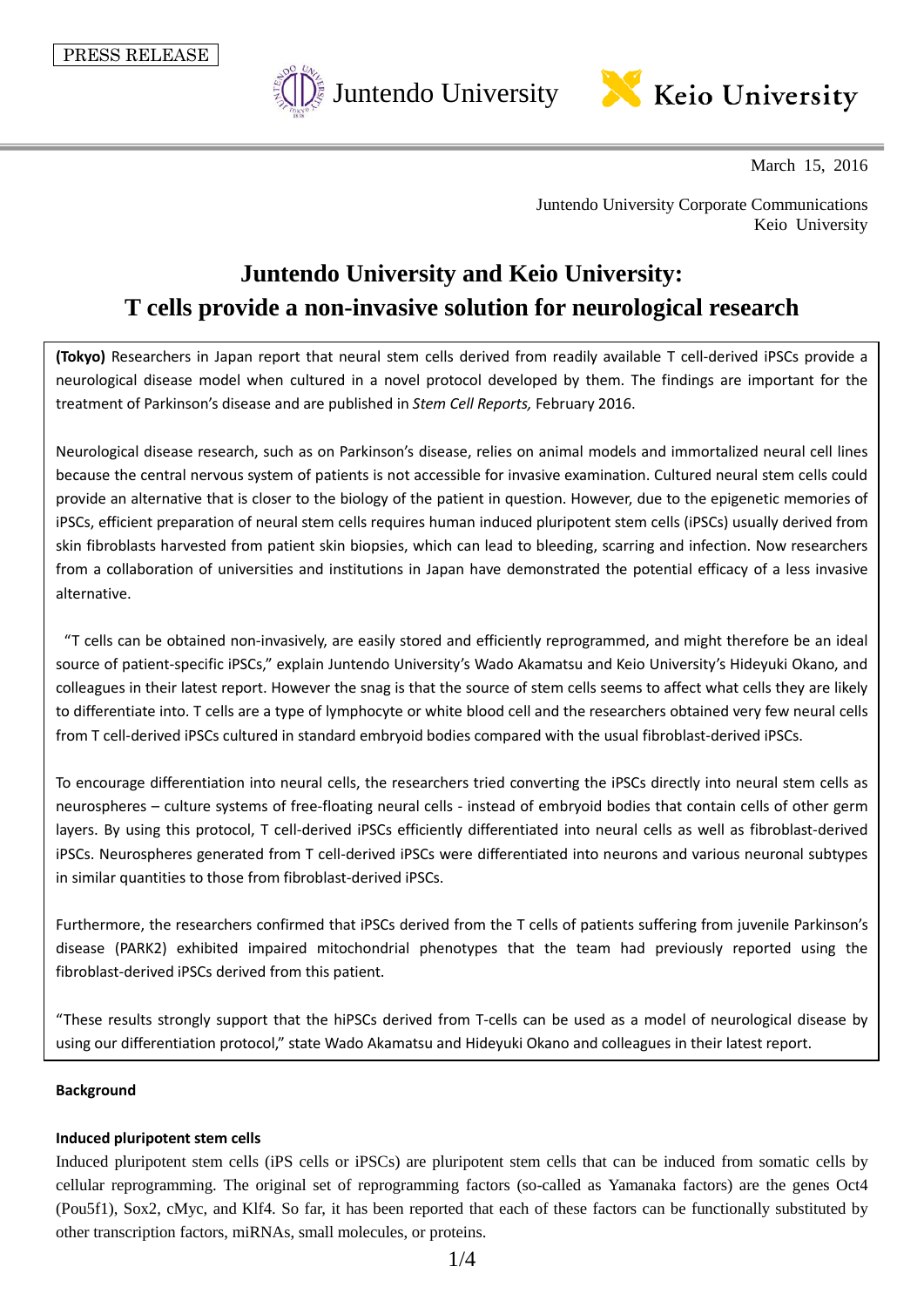## **Embryoid bodies**

These are three-dimensional aggregates of embryonic pluripotent stem cells. They contain the cells from all three germ layers and are readily scalable because they form in suspension making them useful for culturing large yields of cells. In contrast, the neurosphere culture used by Okano, Akamatsu and collaborators are similar structures but comprising neural cells.

## **Parkinson's disease**

In Parkinson's disease (PD), mutation of a specific gene is the cause of PD (familial PD [FPD]) in approximately 10% of PD patients, whereas the other 90% of patients are called sporadic PD. Particularly, understanding the causes of sporadic PD may require statistical approaches that require large numbers of cell lines, further raising the demand for less invasive approaches to gathering neural cell models.

## **Reference**

Takuya Matsumoto,<sup>1,2,13</sup> Koki Fujimori,<sup>1,13</sup> Tomoko Andoh-Noda,<sup>1,3</sup> Takayuki Ando,<sup>1</sup> Naoko Kuzumaki,<sup>1,4</sup>Manabu Toyoshima,<sup>5</sup> Hirobumi Tada,<sup>6</sup> Kent Imaizumi,<sup>1</sup> Mitsuru Ishikawa,<sup>1</sup> Ryo Yamaguchi,<sup>1,7</sup> Miho Isoda,<sup>1,7</sup>Zhi Zhou,<sup>1</sup> Shigeto Sato,<sup>8</sup> Tetsuro Kobayashi,<sup>9</sup> Manami Ohtaka,<sup>10</sup> Ken Nishimura,<sup>10,11</sup> Hiroshi Kurosawa,<sup>3</sup>Takeo Yoshikawa,<sup>5</sup> Takuya Takahashi,<sup>6</sup> Mahito Nakanishi,<sup>10</sup> Manabu Ohyama,<sup>9,14</sup> Nobutaka Hattori,<sup>8</sup>Wado Akamatsu,<sup>1,12,</sup>\* and Hideyuki Okano<sup>1,\*</sup> Functional Neurons Generated from T Cell-Derived Induced Pluripotent

Stem Cells for Neurological Disease Modeling, *Stem Cell Reports* (2016). DOI:

http://dx.doi.org/10.1016/j.stemcr.2016.01.010

- 1. Department of Physiology, Keio University School of Medicine, Shinjuku-ku, Tokyo 160-8582, Japan
- 2. Institute for Innovation, Ajinomoto Co., Inc., Kawasaki-ku, Kanagawa 210-8681, Japan
- 3. Division of Medicine and Engineering Science, University of Yamanashi, Interdisciplinary Graduate School of Medicine and Engineering, Kofu, Yamanashi 400-8511, Japan
- 4. Department of Pharmacology, Hoshi University, Pharmacy and Pharmaceutical Sciences, Shinagawa-ku, Tokyo 142-8501, Japan
- 5. Laboratory for Molecular Psychiatry, RIKEN Brain Science Institute, Wako, Saitama 351-0198, Japan
- 6. Department of Physiology, Yokohama City University Graduate School of Medicine, Kanazawa-ku, Kanagawa 236-0027, Japan
- 7. Regenerative & Cellular Medicine Office, Sumitomo Dainippon Pharma Co., Ltd, Chuo-ku, Kobe 650-0047, Japan
- 8. Department of Neurology, Juntendo University School of Medicine, Bunkyo-ku, Tokyo 113-8431, Japan
- 9. Department of Dermatology, Keio University, School of Medicine, Shinjuku-ku, Tokyo 160-8582, Japan
- 10. Biotechnology Research Institute for Drug Discovery, National Institute of Advanced Industrial Science and Technology (AIST), Tsukuba, Ibaraki 305-8565, Japan
- 11. Laboratory of Gene Regulation, University of Tsukuba, Faculty of Medicine, Tsukuba, Ibaraki 305-8575, Japan
- 12. Center for Genomic and Regenerative Medicine, Juntendo University, School of Medicine, Bunkyo-ku, Tokyo 113-8431, Japan
- 13. Co-first author
- 14. Present address: Department of Dermatology, Kyorin University School of Medicine, Mitaka, Tokyo 181-8681, Japan

\*Correspondence: awado@juntendo.ac.jp (W.A.), hidokano@a2.keio.jp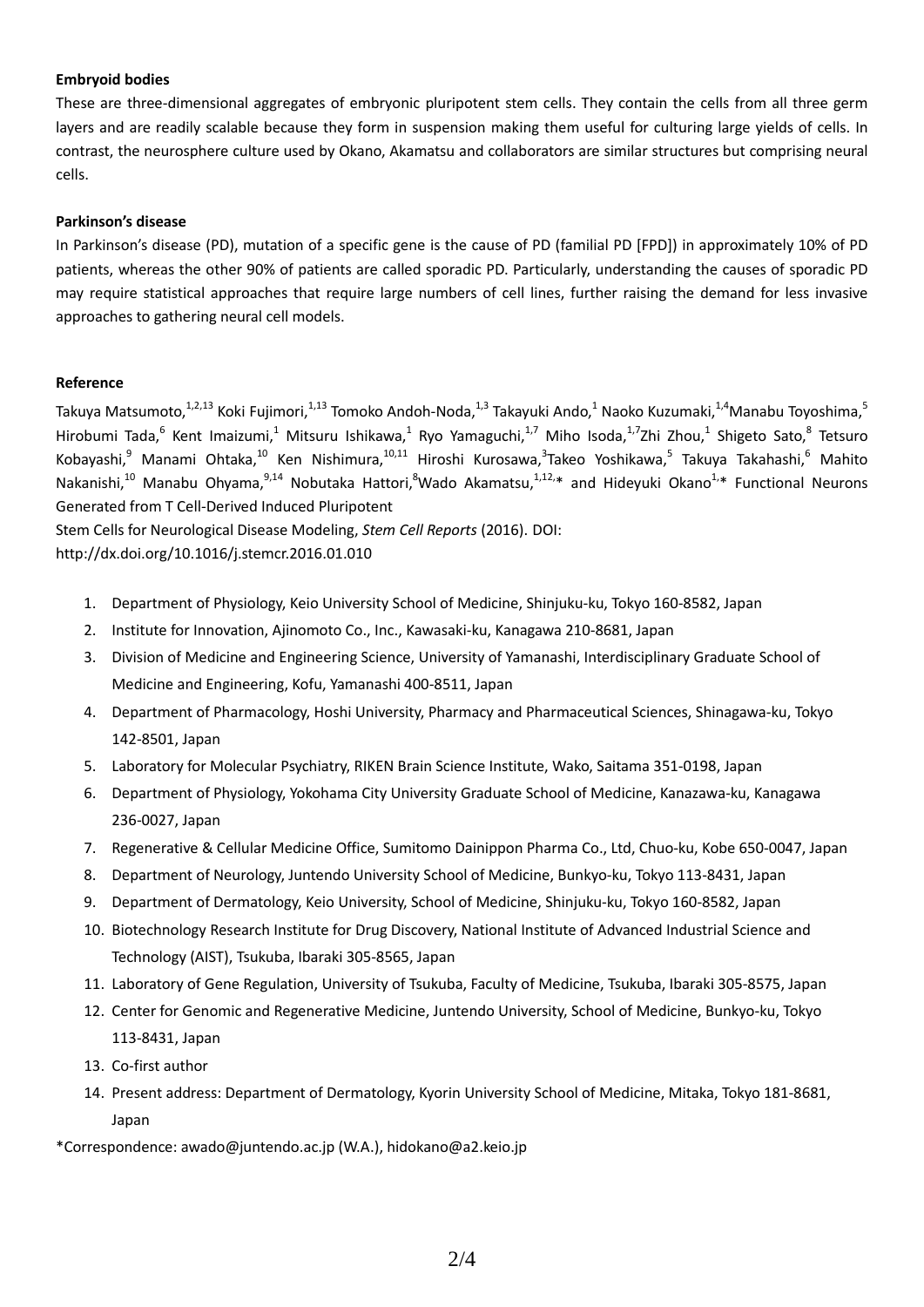

A schematic representation of the direct neurosphere converting method (dNS method).

\* For interviews or any inquiries, please contact the persons below.

#### **Further information**

Juntendo University : Tsuyoshi Uemura Juntendo University Corporate Communications 2-1-1, Hongo, Bunkyo-ku, Tokyo 113-8421 JAPAN E-mail: release@juntendo.ac.jp Website: <http://www.juntendo.ac.jp/english/>

## **About Juntendo University**

## Mission Statement

The mission of Juntendo University is to strive for advances in society through education, research, and healthcare, guided by the motto "Jin  $-$  I exist as you exist" and the principle of "Fudan Zenshin  $-$ Continuously Moving Forward". The spirit of "Jin", which is the ideal of all those who gather at Juntendo University, entails being kind and considerate of others. The principle of "Fudan Zenshin" conveys the belief of the founders that education and research activities will only flourish in an environment of free competition. Our academic environment enables us to educate outstanding students to become healthcare professionals patients can believe in, scientists capable of innovative discoveries and inventions, and global citizens ready to serve society.

## About Juntendo

Juntendo was originally founded in 1838 as a Dutch School of Medicine at a time when Western medical education was not yet embedded as a normal part of Japanese society. With the creation of Juntendo, the founders hoped to create a place where people could come together with the shared goal of helping society through the powers of medical education and practices. Their aspirations led to the establishment of Juntendo Hospital, the first private hospital in Japan. Through the years the institution's experience and perspective as an institution of higher education and a place of clinical practice has enabled Juntendo University to play an integral role in the shaping of Japanese medical education and practices. Along the